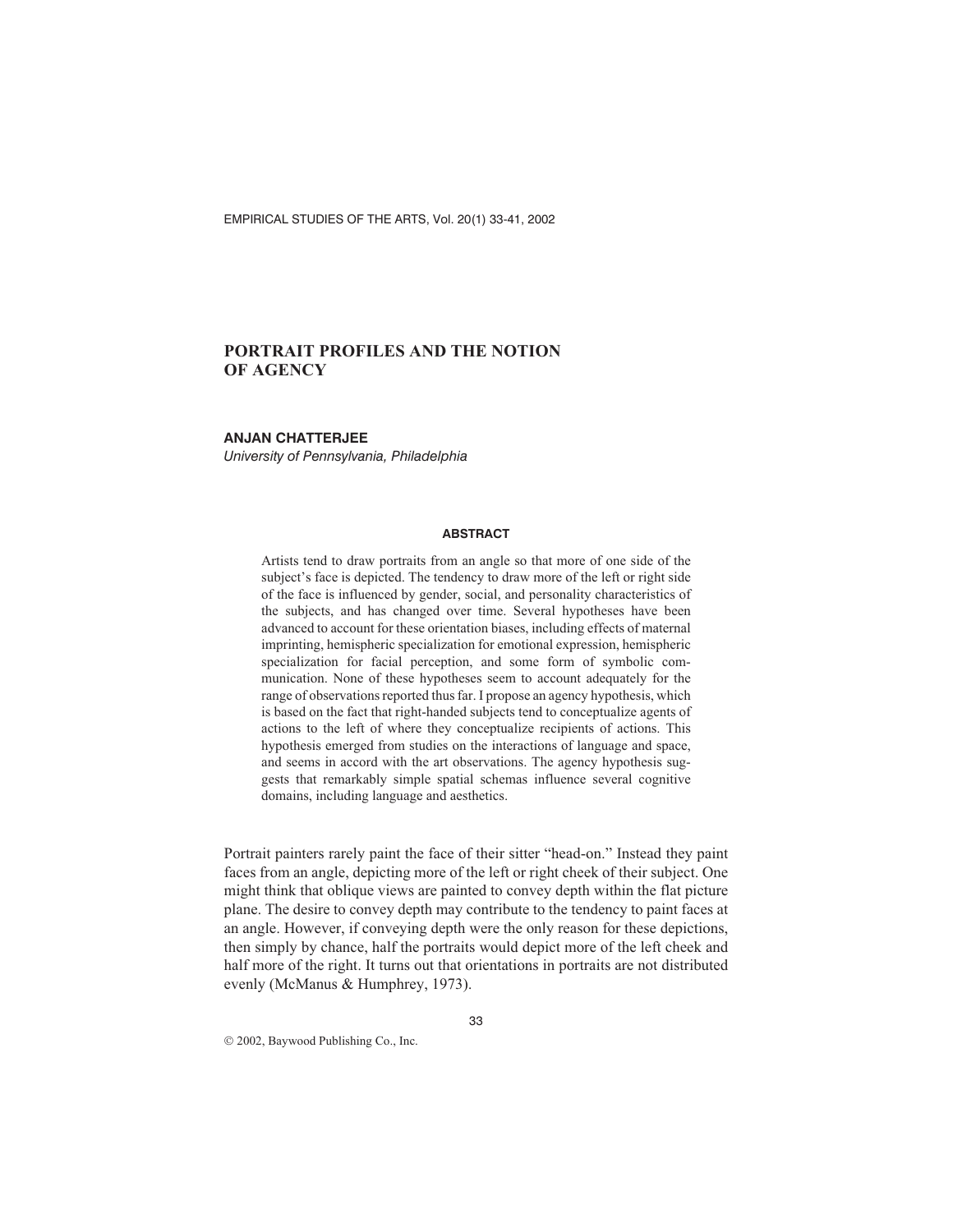I will review data on profile biases in portraits and the explanations that have been advanced for these biases. I will then propose an alternate account, which I call the "agency" hypothesis. This hypothesis is rooted in empirical investigations of the interactions of language and space (Chatterjee, 2001) and seems to offer a parsimonious explanation for the painting biases.

### **EMPIRICAL OBSERVATIONS**

1. Painters tend to portray faces with more of the left than the right cheek displayed. The bias to show the left cheek is accentuated in depictions of women than in men. McManus and Humphrey (1973) examined 1,474 painted portraits produced in Western Europe from the 16th to the 20th century. The sources for the portraits were museums, catalogues, and art books. They found that 56 percent the men and 68 percent of the women were portrayed with more of their left cheek showing. This bias was further exaggerated when the body was depicted in addition to the head: 62 percent for men and 70 percent for women. Gordon (1974, 1981) pursued this initial observation and found the same biases in 295 portraits painted by Goya. The left sides of cheeks were depicted more often and this bias was accentuated in portraits of women.

2. The portrait profile biases have changed over time. Grusser, Selke, and Zynda (1988) examined 933 portraits in central European museums and found a similar gender bias, but the bias diminished over time. For women, the ratio of left to right cheek depictions was about 8 to 1 in the 15th century, and diminished gradually to a ratio of slightly above 1 to 1 in the 20th century. For men, the ratio of left to right cheek depictions was about 3 to 1 in the 15th century, diminishing to about 1 to 1 thereafter. The authors also noted that portraits of women with the right cheek depictions were frequently portraits of sovereigns or other women of high social rank (although they do not report actual numbers).

3. The "social distance" between the artist and subject influences the bias in portrait profiles. Humphrey and McManus (1973) found that Rembrandt painted the left cheek in 15.8 percent of his self portraits, 17.6 percent of male kin portraits, 39.1 percent of non-male kin, 56.2 percent of female kin and 78.8 percent of female non-kin. They found similar biases in pooled data of 1776 portraits by different artists, in which the left cheek is painted in 39.4 percent of self-portraits, 56.2 percent of male portraits and 67.2 percent of female portraits. Among Goya's paintings, Gordon (1974) found similar gender differences but did not find systematic biases related to degree of kinship.

4. Portraits depicting the right side of faces are perceived as more "potent" and "active." Benjafield and Segalowitz (1993) used four portraits of men and four portraits of women drawn by Leonardo da Vinci as their stimuli. Half of the portraits showed the left and half the right cheek. The same images were also shown in mirror-reversed versions. Subjects rated the drawings on a Semantic Differential Scale. Portraits originally drawn by da Vinci with their right cheek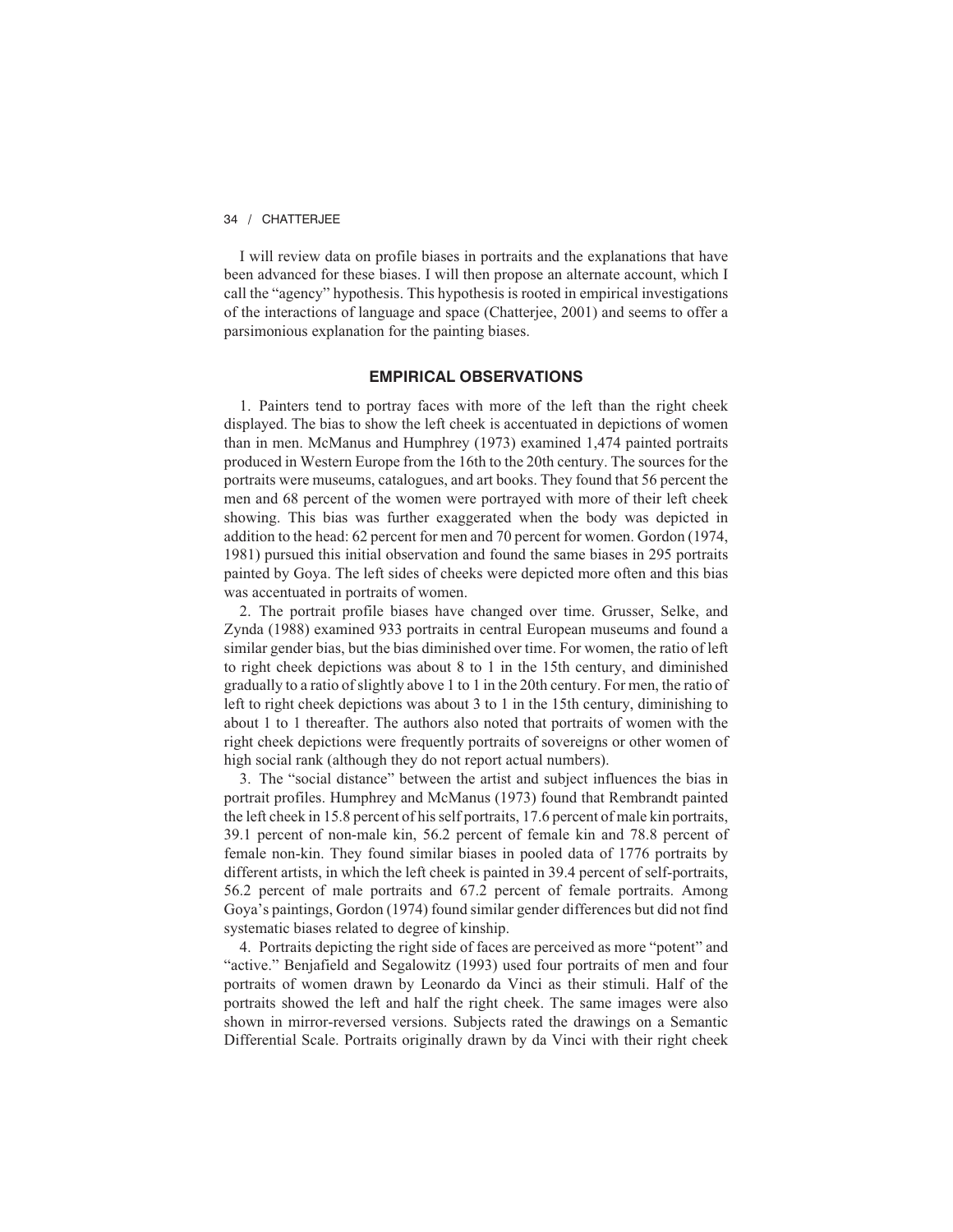exposed were judged as more potent and more active, even when these images were shown in mirrored versions. Thus, original depictions with the right cheek exposed, rather than the orientation of the images themselves influenced these attributions.

5. Normal subjects "prefer" portraits depicting the right side of their cheek. McLaughlin and Murphy (1994) presented subjects with portraits in their original orientation and in their mirrored versions and asked subjects to choose which of the two orientations they preferred. Both men and women preferred portraits with the right cheek showing rather than the left, irrespective of the gender of the person in the portrait.

## **EXPLANATIONS FOR PORTRAIT PROFILE BIASES**

1. Right-handed mechanics. According to Humphrey and McManus (1973), most art historians think that the directional bias in portraits occurs because right-handed artists find it easier to draw portraits facing left. This hypothesis may contribute to the general bias to draw left cheek portraits. However, the hypothesis does not account for gender differences, the historical and social variables and the personality characteristics ascribed to da Vinci's portraits.

2. Maternal imprinting. Right-handed mothers are likely to hold their babies in their left arms. Consequently babies imprint the left side of their mothers' faces (Grusser et al., 1988). This imprinting presumably influences artists, who are then more likely to depict the left side of women's faces in portraits. This hypothesis might account for gender differences in portraits. However, the shift in proportion of left cheek depictions from the 15th to the 20th century would mean that over these six centuries mothers declined in their propensity to carry infants in their left arms, which seems unlikely. This hypothesis does not address the social or personality variables in portrait biases. It also does not explain why normal subjects prefer portraits displaying the right side of the face.

3. Hemispheric differences in emotional expression. According to this view, the right hemisphere mediates emotions, which are expressed more vividly in the left side of the face (Rhodes, 1985). If artists were inclined to depict women as "emotional," then they would tend to depict the left side of their face. This hypothesis might account for some of the gender differences in portrait profiles. It would also mean that the tendency to identify women as emotional has steadily decreased since the 15th century. The hypothesis does not make clear predictions about portraits of men. Nor does it have anything to say about self-portraits, the characteristics ascribed to the da Vinci portraits, or viewers' preferences for right cheek depictions.

4. Hemispheric differences in facial perception. McLaughlin and Murphy (1994) suggest that the right hemisphere is specialized to recognize faces, and therefore normal right-handed subjects prefer parts of faces that fall in their left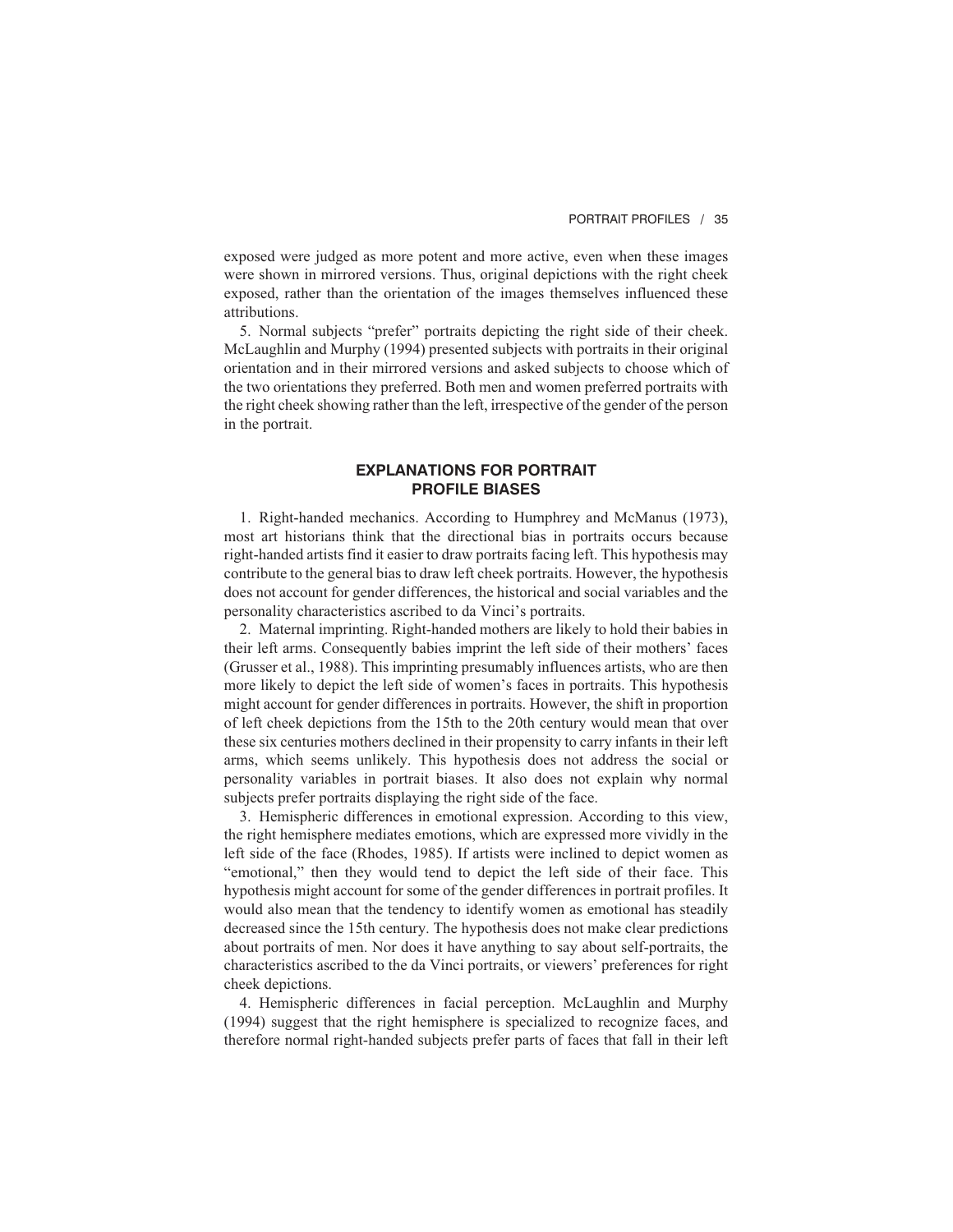visual field (Gilbert & Bakan, 1973; Levy, Heller, Banich, & Burton, 1983). Spatial attention can be directed at both viewer and object centered reference frames (Chatterjee, 1994). McLaughlin and Murphy's view collapses these reference frames. They assume that if the right hemisphere is specialized to processes information on the left of the viewer, then this hemisphere is also specialized to process information on the left of objects being viewed. They also assume that specialized processing of sensory information corresponds directly to a preference in processing that information. While these assumptions may ultimately turn out to be true, it is not clear that they necessarily follow.

The hypothesis is also difficult to reconcile with the other data cited reporting a general bias to depict the left and not the right cheek in painted portraits. Perhaps naïve viewers look at faces differently than artists, but the nature of this difference and how different biases would follow from this difference is not known. In the McLaughlin and Murphy study (1994) subjects were asked to choose the portrait that they "preferred." The notion of preference seems unconstrained. We simply do not know what motivates a subject's preference in such a task.

5. Symbolic communication. Humphrey and McManus (1973) suggested that the portrait profiles might be communicating something symbolically, but were not very specific about what might be communicated. Based on their observations of Rembrandt's portraits, they proposed that social distance determines the profile orientation. The closer the subject is to the painter, the more likely the portrait will display the right cheek. This hypothesis does not address the historical shifts in profile orientations, nor does it address the attributes ascribed to the da Vinci portraits, or why subjects in the McLaughlin and Murphy (1994) study preferred portraits with right cheeks depicted.

To summarize, the various hypotheses proposed to account for the orientation biases in portrait paintings seem plausible for some, but not all, of the extant observations. That is not to say that a single hypothesis should necessarily account for all the observations. However, all else being equal, I suggest that the agency hypothesis offers a more parsimonious account for most of these observations.

#### **THE AGENCY HYPOTHESIS**

Right-handed subjects are more likely to conceptualize agents (those doing the action) on the left of recipients of actions. Consequently, agents are more likely to be conceptualized as showing more of the right than the left side of their faces. This hypothesis derives from observations of an aphasic subject and behavioral studies in normal subjects. In what follows I will describe the empirical bases for the agency hypothesis and then discuss the extent to which the hypothesis accounts for the biases in portrait orientations.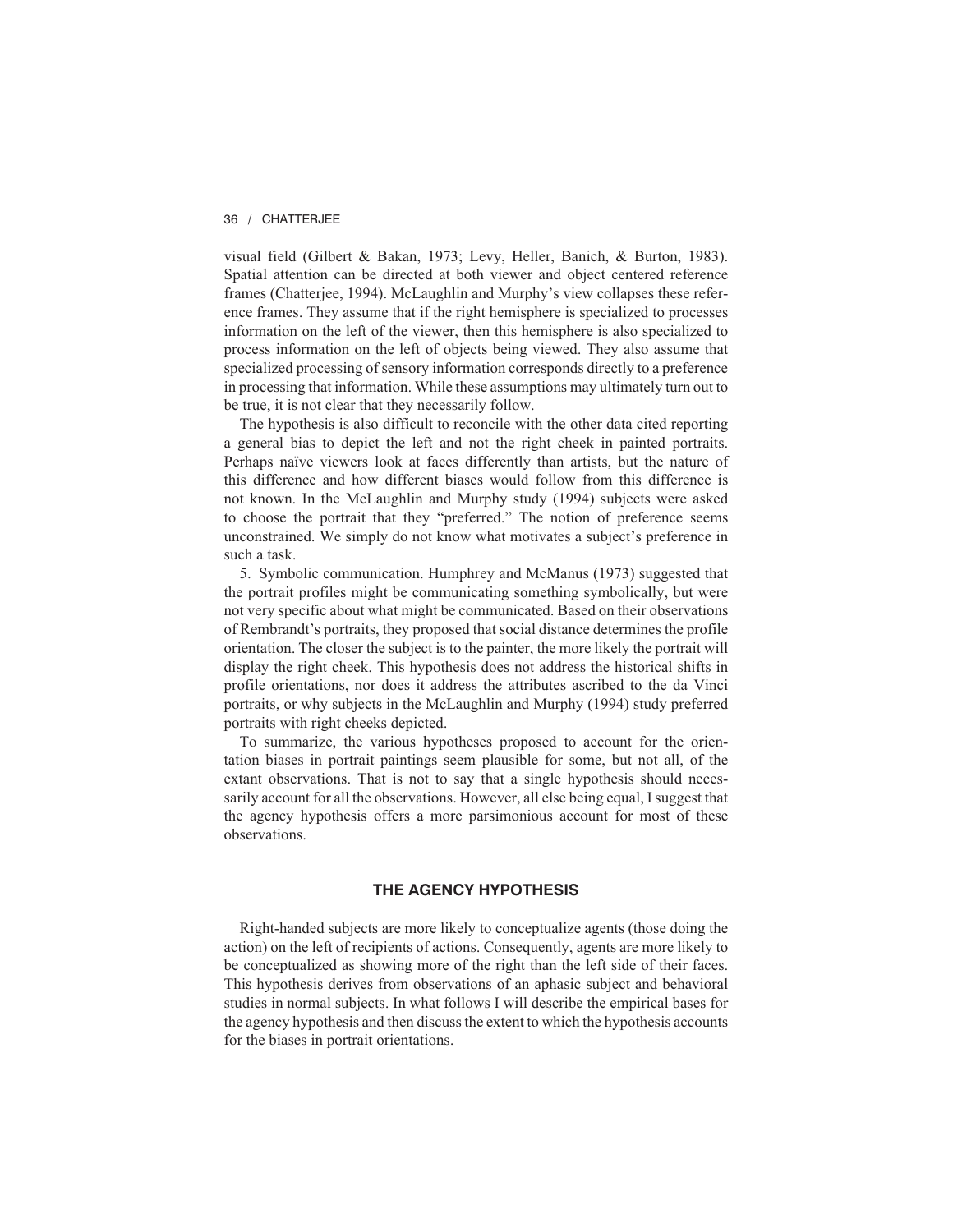# **THE EMPIRICAL FOUNDATION OF THE AGENCY HYPOTHESIS**

People with brain damage may have remarkably selective language deficits. Some people with brain damage have trouble assigning thematic roles in sentences, or determining who is doing what to whom in reversible sentences, such as "the girl kisses the boy" (Chatterjee & Maher, 2000; Saffran, Schwartz, & Marin, 1980; Schwartz, Saffran, & Marin, 1980). This sentence is considered reversible because either the girl or the boy could be the agent (or doer of the action) of the sentence. Patients are sometimes tested with pictures of circle and square stick figures to avoid confounding the assessment of thematic role knowledge with semantic associations of real world actors.

The agency hypothesis can be traced back to observations in WH, a college professor who had significant difficulties in producing and comprehending reversible sentences. However, rather than performing randomly, he used a spatial strategy. In describing pictures, he consistently produced sentences in which the participant on the left of the picture was the agent (Maher, Chatterjee, Gonzales-Rothi, & Heilman, 1995). Thus, if a picture showed a circle stick figure on the left kicking a square, he accurately stated that the circle was kicking the square. However, if the picture depicted the circle on the right kicking the square on the left, he would say that the square was kicking the circle. Similarly, in comprehension tasks in which he matched sentences to choices of pictures, he was more likely to match "the circle kicks the square" to pictures with the circle on the left regardless of whether the circle was doing the kicking or receiving the kick (Chatterjee, Maher, Gonzales-Rothi, & Heilman, 1995a).

The observations in WH raised the question of whether his use of a spatial strategy in assigning thematic roles was simply idiosyncratic or whether his brain damage was revealing an underlying primitive representation of thematic roles. This primitive representation might have a spatial structure before being elaborated in and by language.

If thematic roles are represented spatially, then normal right-handed subjects might have spatial biases when conceptualizing thematic roles. Several experiments have confirmed this prediction (Chatterjee, Maher, & Heilman, 1995b; Chatterjee, Southwood, & Basilico, 1999). Normal subjects are more likely to draw the circle on the left when asked to draw events like "the circle pushes the square." They are also likely to draw the agent (circle in this example) to the left of where they draw the patient when asked to draw just the circle or just the square on separate cards. They are more likely to depict horizontal actions with trajectories moving from left to right than right to left. When shown a single picture of either an agent or a patient of an action indicated by an infinitive verb, subjects are more likely to draw the complementary thematic role with a bias to place the agent on the left of where they place the patient (see Figure 1). In reaction-time experiments, subject match heard sentences to pictures more quickly if the agent is on the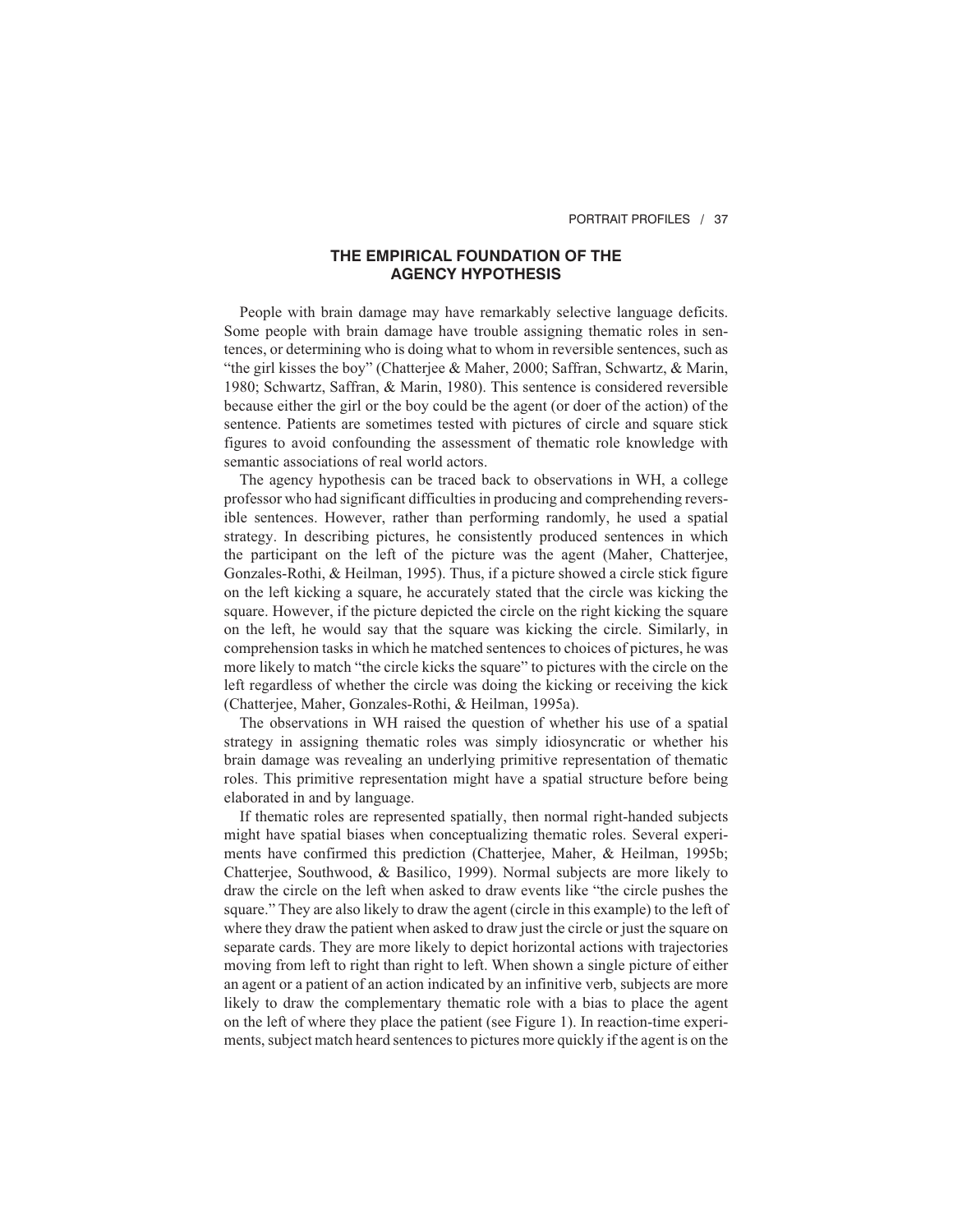

Figure 1. Examples of stimuli cards and responses used in a previous study (Chatterjee et al., 1995b). Cards on the top of the figure shows the stimulus card, which was removed before the subject made the drawing shown on the bottom. On the left is an example in which the stimulus depicted the agent and the subjects drew the patient. On the right is an example in which the subject drew the agent. The example of portrait stimulus and painter response is a coincidence.

left than on the right, and if the action proceeding from left to right than from right to left. In this experiment the location of the agent and the direction of actions were assessed separately by using verbs such as "push" and "pull" which the action moved away from or toward the agent.

Thus, right-handed subjects conceive of actions as moving from left to right and locate agents of actions to the left of recipients of actions. As an aside, several studies find that subjects are likely to judge visual images as more pleasing if they depict implied motion from left to right (Christman, 1995; Freimuth & Wapner, 1979; McLaughlin & Kermisch, 1997; Mead & McLaughlin, 1979). But, the link between the direction of implied motion and aesthetics is not the topic of discussion in this article.

Whether the spatial biases in conceptualizing thematic roles are brought about by cultural habits (of reading languages written left-to-right) or by properties of a lateralized brain are currently under investigation. I recently proposed that the left hemisphere is more likely to represent schematic spatial information and is likely to encode a left to right spatial vector (Chatterjee, 2001).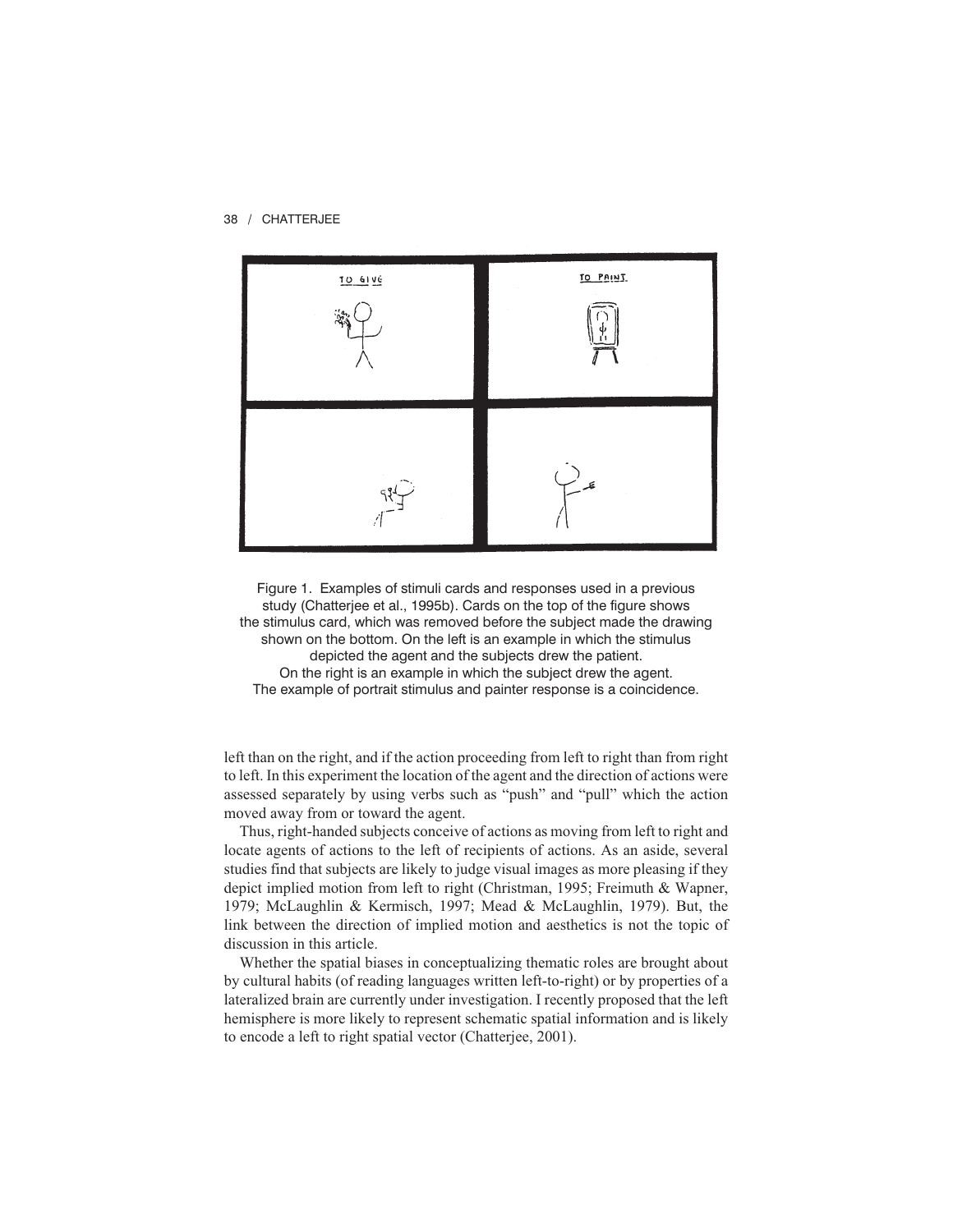## **PORTRAIT PROFILES AND AGENCY**

The relevant observation from the studies of thematic role knowledge is that right-handed subjects tend to locate agent to the left of where they locate patients. A subject on the left of the viewer would display more of their right cheek and a subject on the right would expose more of their left cheek. How well does this notion accord with the observations on portrait profiles?

1. Painters are more likely to portray the left side of cheeks in general, and this bias is accentuated in portraits of women (McManus & Humphrey, 1973). Presumably subjects posing for portraits are in a passive role and consequently artists were biased to paint them with their left cheek exposed. A cultural bias to consider women less as agents then men would result in greater tendency to depict women with their left cheek exposed.

2. The bias to depict the left cheek of women has decreased from the 15th century to the 20th century (Grusser et al., 1988). This change reflects a shift in the view of women over the last 6 centuries as more active agents in the world. Consistent with this view, the bias to depict women's left cheeks was attenuated in portraits of sovereigns and other powerful women.

3. Reversal in self-portraits and social distance. Painters presumably view themselves as agents. In fact, in the process of painting, they are explicitly engaged in their productive social role. Consequently they are biased to conceive of themselves with the right cheek exposed. The agency hypothesis might better explain the biases in Rembrandt's portraits than the social distance hypothesis (Humphrey & McManus, 1973). The fact that he was more likely to depict the right cheek of male non-kin than female kin is arguably better explained by agency than by social distance.

4. Character attributes. The observation that the da Vinci portraits originally drawn with the night cheek exposed were judged as more active and potent (Benjafield & Segalowitz, 1993) follows directly from the notion of agency. It seems natural that agents as doers of actions would be considered more active and potent. The fact that these faces were judged to be more active and potent even when depicted in mirror-reversed versions suggests that da Vinci used (implicitly or explicitly) the fight cheek exposure as one of several features at his disposal to depict individuals as active and potent. The other features would still communicate these characteristics in the mirrored versions. Interestingly, the "active" rating diminished slightly when the same portrait was depicted in the mirrored version with the left cheek exposed.

5. Right cheek preferences. I can only speculate about McLaughlin and Murphy (1994) findings, since the reasons for preferring one over another profile are not clear. If the agency hypothesis is correct, then perhaps the subjects in that study "preferred" images, which convey agency about a person. All things being equal, faces depicting the right cheek would convey a greater sense of agency.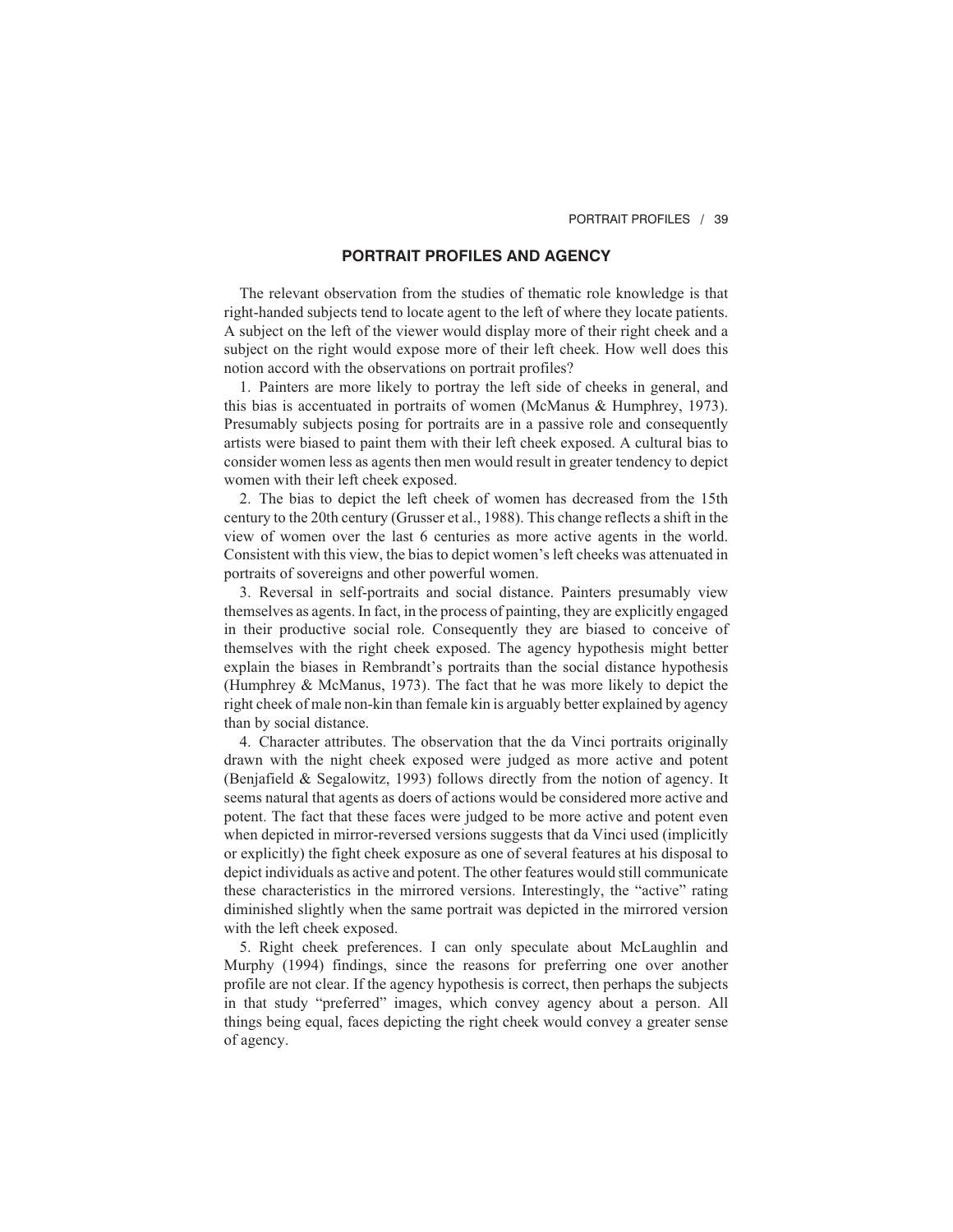## **CONCLUSION**

The agency hypothesis offers a reasonable account of the biases in the facial orientations of individuals depicted in portrait painting. It has the advantage over other hypotheses in being derived from a completely different set empirical investigations and consequently has more general implications. I suggest that right handed subjects mentally represent thematic roles in the form of simple spatial schemas with agents to the left of patients. These spatial schemas infuse more complex cognitive domains, such as producing and comprehending sentences and perhaps visual aesthetics. Master painters are presumably gifted at conveying psychological intuitions and their own biases about their subjects. Thus, they incorporate (implicitly or explicitly) the notion of agency in their portrayals of people.

### **ACKNOWLEDGMENTS**

I thank Lisa Santer for her helpful comments on an earlier draft of this article, and Joe Kable for making me aware of the literature on portrait profile biases.

# **REFERENCES**

- Benjafield, J., & Segalowitz, S. (1993). Left and right in Leonardo's drawings of faces. *Empirical Studies of the Arts, 11,* 25-32.
- Chatterjee, A. (1994). Picturing unilateral spatial neglect: Viewer versus object centred reference frames. *Journal of Neurology Neurosurgery, and Psychiatry, 57,* 1236-1240.
- Chatterjee, A. (2001). Language and space: Some interactions. *Trends in Cognitive Science, 5,* 55-61.
- Chatterjee, A., & Maher, L. (2000). Grammar and agrammatism. In L. Gonzalez Rothi, B. Crosson, & S. Nadeau (Eds.), *Aphasia and language: Theory to practice* (pp. 133-156). New York: Guilford Publications.
- Chatterjee, A., Maher, L. M., Gonzales-Rothi, L. J., & Heilman, K. M. (1995a). Asyntactic thematic role assignment: The use of a temporal-spatial strategy. *Brain and Language, 49,* 125-139.
- Chatterjee, A., Maher, L. M., & Heilman, K. M. (1995b). Spatial characteristics of thematic role representation. *Neuropsychologia, 33,* 643-648.
- Chatterjee, A., Southwood, M. H., & Basilico, D. (1999). Verbs, events and spatial representations. *Neuropsychologia,* 395-402.
- Christman, S. (1995). The role of weight versus interest versus directionality in aesthetic preferences. *Journal of the International Neuropsychological Society, 1,* 177.
- Freimuth, M., & Wapner, S. (1979). The influence of lateral organization on the evaluation of paintings. *British Journal of Psychology, 70,* 211-218.
- Gilbert, C., & Bakan, P. (1973). Visual asymmetry in perception of faces. *Neuropsychologia, 11,* 355-362.
- Gordon, I. (1974). Left and right in Goya's portraits. *Nature, 249,* 197-198.
- Gordon, I. (1981). Left and right in art. In D. O'Hare (Ed.), *Psychology and the arts* (pp. 211-241). Sussex: The Harvester Press.